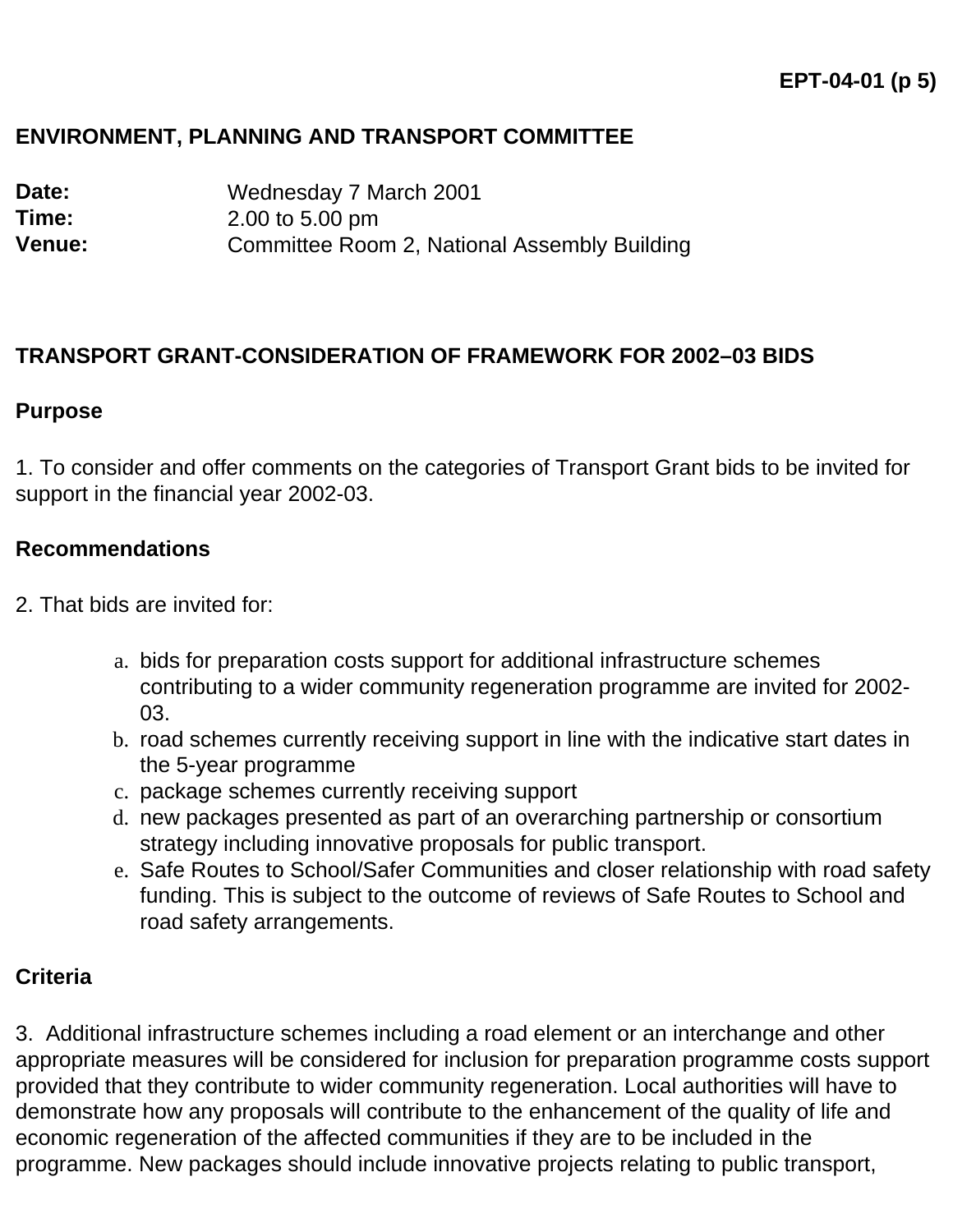where appropriate, which will contribute to better integration and modal shift. As indicated in paragraph 9 below available funding is limited and it will not be possible to start work on major additional projects until 2004-05 based on current budgets.

4. A Road Safety Strategy is being drawn up and consideration will be given to linking the Safe Routes to School initiative, funding of trunk road safety and the special grant order funding of local authority road safety more closely together. Consideration will be given to supporting, innovative proposals leading to safer communities. Guidance will be issued in the light of the review on the Safe Routes to School initiative due at the end of April and the outcome of the road safety review.

# **Timing**

5. Local authorities will be invited to prepare bids in May/June 2001, for submission to the Assembly by 31 August 2001. Guidance will be issued to reflect the categories of bids invited.

# **Background**

6. Transport Grant is hypothecated from the Local Government Settlement. It is paid as 50% grant and 50% Supplementary Credit Approvals. A note on the development of the grant is attached at Annex A.

7. The announcement of the 2001-02 settlement included, for the first time, a five-year forward indicative programme of major rail and road infrastructure improvements to enable authorities to plan ahead. A copy of the programme is attached at Annex B. The programme sets out the strategic support necessary to deliver the key rail and other package interventions and to start delivering supported road schemes, many of which have been receiving preparation cost support for a significant number of years.

8. Transport Grant is not the only source of funding contributing to the delivery of integrated transport. The Assembly provides two formula based grant payments to each local authority, covering road safety interventions and local transport services subsidy payments. Local authorities need to determine their own priorities within the general unhypothecated local government settlement when determining what other resources to commit to expenditure on highways, footpaths, lighting etc. A further funding stream is the Bus Fuel Duty Rebate paid to local bus operators. The Strategic Rail Authority, the Welsh Development Agency and Lottery Board also make funds available for infrastructure and service support, for industrial access and town centre regeneration, and for community transport initiatives respectively.

9. All local authorities in Wales completed Local Transport Plans in the summer of 2000. These detail local authorities' transport strategies and priorities and explain how they intend to deliver integrated transport at a local level. These plans will become statutory when the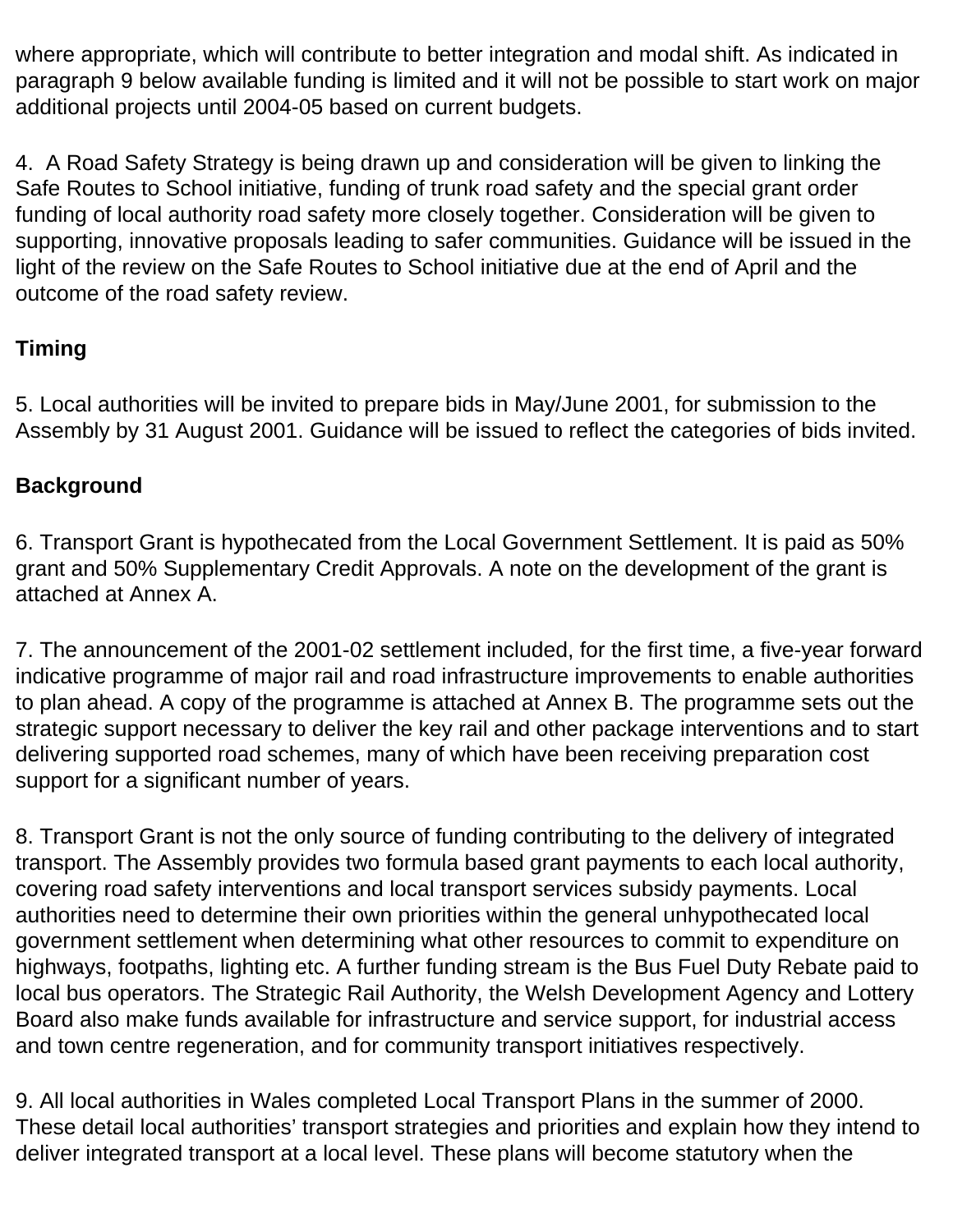relevant part of the Transport Act 2000 is commenced in Wales. The Local Transport Plans present the local strategic framework against which bids need to be assessed. Discussions are taking place with local authorities on the way Plans can be used in the most effective way to ensure that investment is put to good effect.

10. Local authorities have been strongly encouraged to seek Objective 1 support for eligible schemes. It has been indicated that success in securing such support would enable the start of works date indicated in the 5-year programme to be brought forward.

## **Forward Commitments**

|                                                                                          | 2002-03<br>indicative<br>expenditure | 2003-04<br>indicative<br>expenditure | 2004-05<br>indicative<br>expenditure | 2005-06<br>indicative<br>expenditure |
|------------------------------------------------------------------------------------------|--------------------------------------|--------------------------------------|--------------------------------------|--------------------------------------|
| <b>Draft budget</b>                                                                      | 56.3                                 | 66.3                                 | 66.3                                 | 66.3                                 |
| Formal indicative allocations<br>made for package delivery                               | 28.0                                 | 18.6                                 | $\overline{0}$                       | $\overline{0}$                       |
| Additional earmarked allocations<br>for rail projects in the 5 Year<br>forward Programme | 9.4                                  | 17.0                                 | 18.0                                 | 4.0                                  |
| <b>Current Estimated costs of</b><br><b>Committed Road Schemes</b>                       | 11.1                                 | 12.0                                 | 5.7                                  | 1.6                                  |
| Earmarked allocations for road<br>projects in the 5 Year forward<br>Programme            | 3.0                                  | 10.0                                 | 19.0                                 | 42.0                                 |
| Earmarked for Safe Routes To<br>School                                                   | 2.0                                  | 2.0                                  | 2.0                                  | 2.0                                  |
| <b>Total of commitments12</b><br><b>Balance Remaining</b>                                | 53.5<br>$2.8(5)^*$                   | 59.6<br>6.7                          | 44.7<br>21.6                         | 49.6<br>16.7                         |

## \* see paragraph 12

11. 23 of the packages receiving indicative allocations for 2002-03 have been allocated full funding to enable completion. Others have either received full funding for some elements, or indicative allocations at 60% and 40% of the 2001-02 allocation.

12. The vast majority of the 2002-03 indicative budget of £56.3m is already earmarked to support the Assembly's strategies for Rail, Safe Routes to School and to deliver local road schemes. The indicative budget for 2002-03 will be subject to ratification by the Assembly. In considering the categories of bids to be invited, no assumptions can be made that the existing budget will be increased as a result of the Budget Planning round. A further £10 million is available for transport purposes for the next 2 financial years (2002 -03 and 2003-04).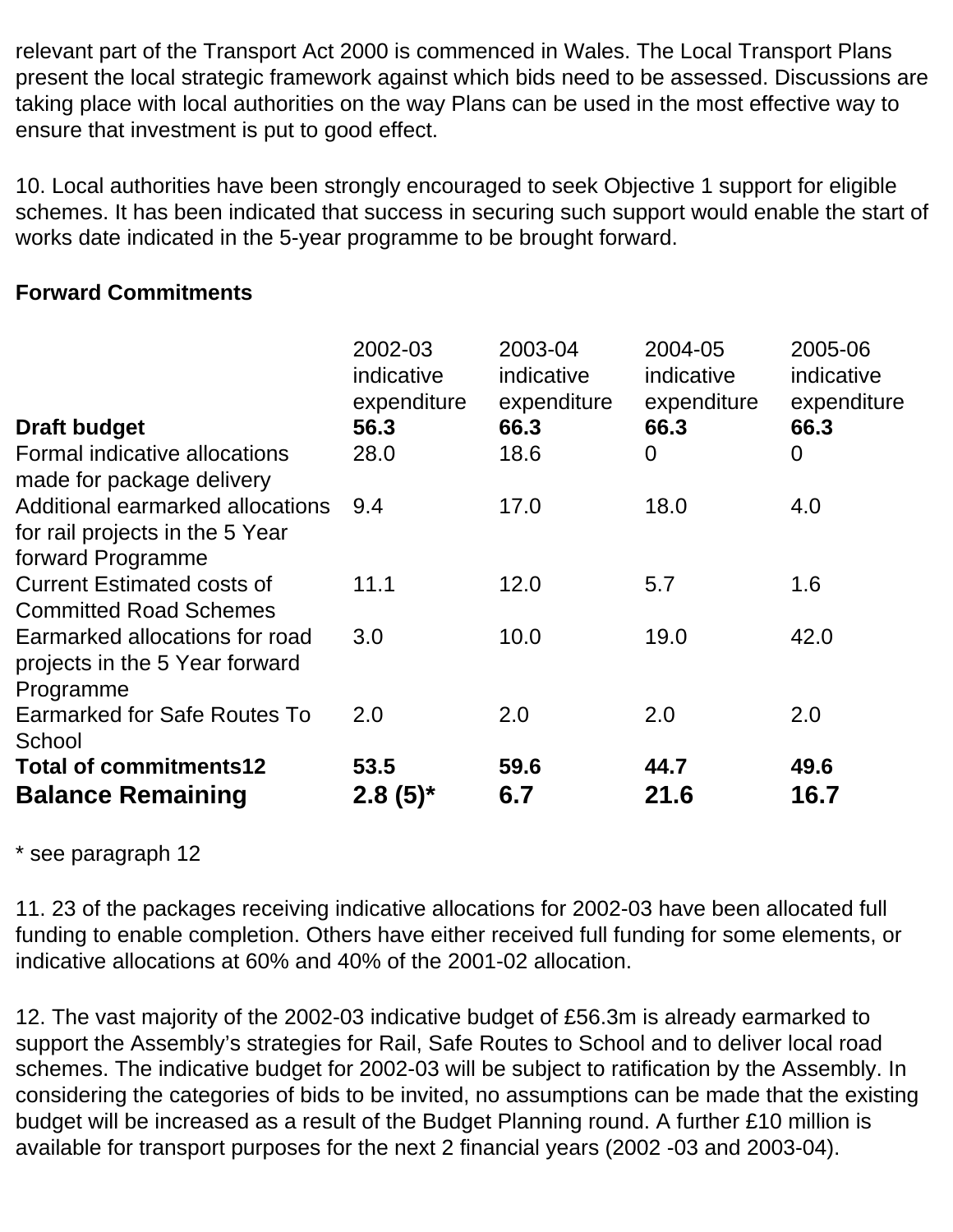Decisions on the allocation of these funds between Transport Grant and other budgets will be determined later in the year in the light of up to date information on pressures, but in the meantime £2.2m will be made available in 2002-03 to increase the indicative budget to £5m.

# **Consideration of Categories Eligible to Bid**

13. As a result of the existing commitments and the implications of delivering the indicative 5 year programme, the scope for supporting new schemes is limited. The resources committed by local authorities in preparing bids and the National Assembly in their processing and assessment is considerable. To secure best value for money and avoid abortive effort the invitation to bid needs to reflect the need to focus on schemes already receiving Transport Grant support or identified in the forward programme. Any new package schemes considered should be addressing transport solutions to problems which cross authority borders or be taking forward recommendations of studies carried out with Transport Grant support.

14. It is recommended that eligibility of bids be defined in the context of the desired outcomes, in relation to the 5-year programme and partnership and consortium strategy delivery, as set out in paragraph 2.

## **Programme Criteria**

15. Grants must be awarded in support of activities which will help deliver the Assembly's objectives in www.betterwales.com, Putting Wales First and those identified locally in the Local Transport Plans.

16. The quality and standard of information on feedback and monitoring of the scheme performance against objectives and Assembly targets varies considerably between authorities. Officials will be working with the WLGA to identify how more effective monitoring and reporting at a regional level can be achieved . This will also support the Local Authority Policy Partnership process.

## **Action for Committee**

17. The Committee is asked to consider the proposals for defining the eligibility for the submission of bids for new projects and to offer comments.

**Contact: Chris Owen TRANSPORT POLICY 2 DIVISION**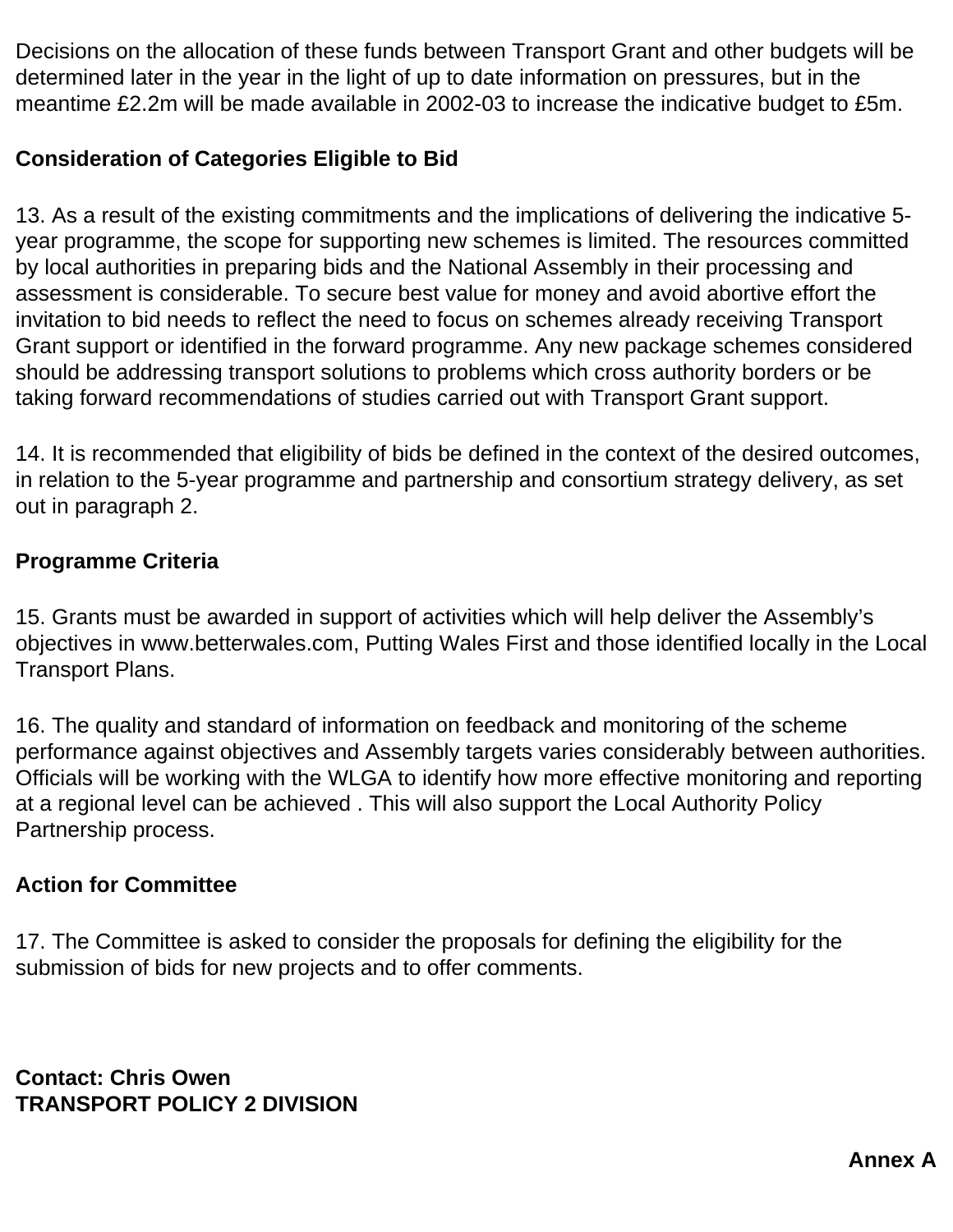#### **TRANSPORT GRANT**

The Transport Grant scheme was originally designed to support major capital road projects costing more than £5 million on the basis that local authorities could not manage such large projects from within their own resources. The full cost of schemes is met by the Grant and associated supplementary credit approvals (SCAs.).

In the 1998-99 bidding round, support was introduced for integrated transport package schemes with the focus on schemes which would support efforts to deliver a modal shift away from car use. Support for such packages has increased significantly year by year. Indicative allocations of 60% and 40% respectively are allocated to the two years following the bid year to enable authorities to plan and progress their proposals.

The purpose of Transport Grant has gradually changed over the last few years. The publication of the Assembly's own strategic plans and targets and the preparation of Local Transport Plans by local authorities last year highlights the need to focus the grant to support delivery of objectives identified by the Assembly and by authorities in their Local Transport Plans.

"Better Wales" and more recently, "Putting Wales First: A Partnership for the People of Wales" sets out the Assembly's strategic objectives and the need to work in partnership, pursuing individual programme objectives to support major themes of sustainable development, tackling social disadvantage and delivering equality of opportunity. It undertakes to set out a new transport policy which puts the emphasis on achieving and supporting local and regional solutions.

In March the Assembly will consult on a draft Transport Framework document. The outline of the draft Framework was endorsed by the Environment, Planning and Transport Committee on 29 November 2000. The draft will be debated by the Assembly in March 2001.

**Annex B**

#### **Five Year Forward Programme**

**Year Approx. total costs Commence Main Construction£million**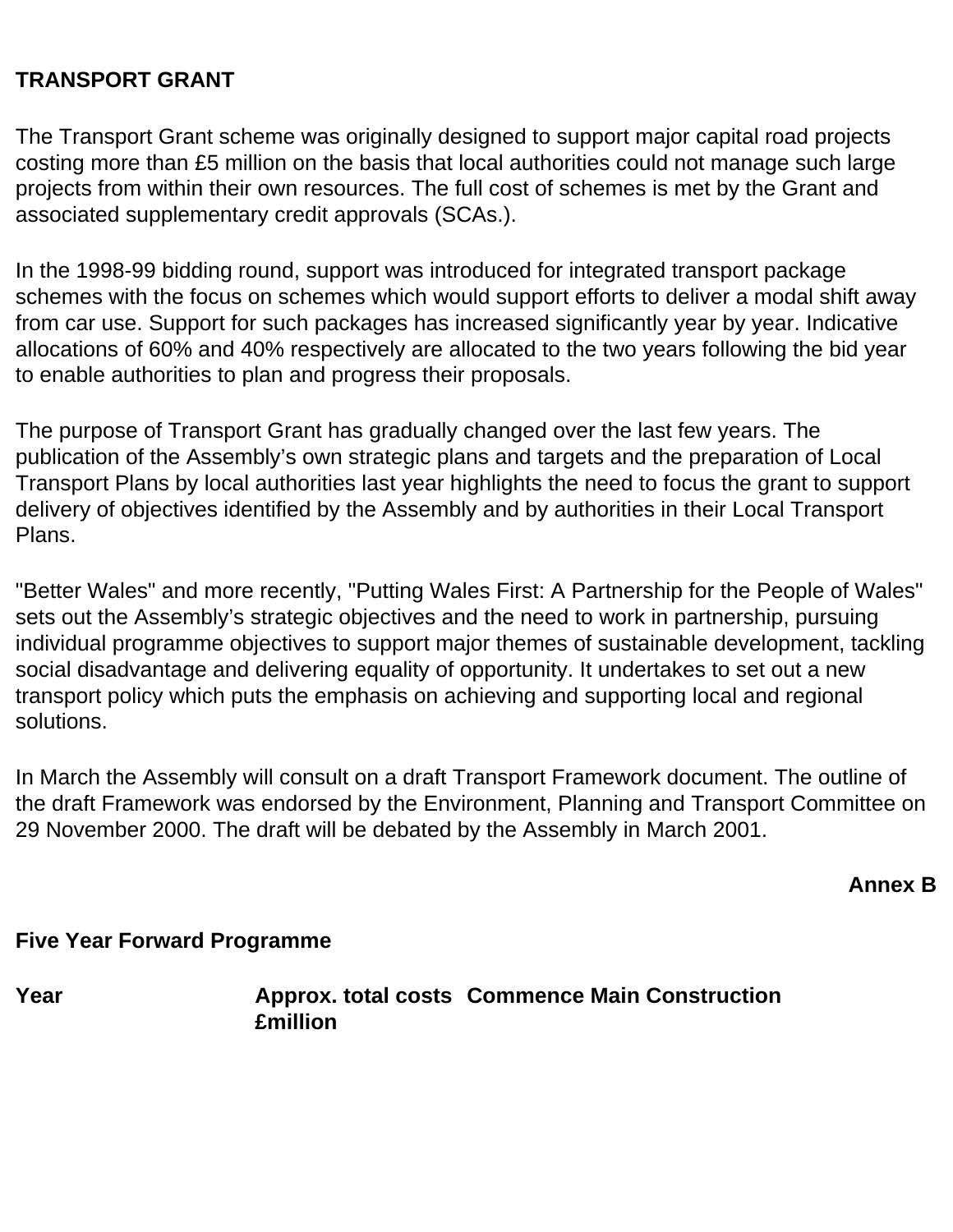| 2001-02 | 13  | • Re-opening Vale of Glamorgan line to<br>passenger traffic, with new stations at<br>Llantwit Major and Rhoose and the<br>opportunity to serve Cardiff International<br>Airport from the Rhoose station.<br>• Improved interchange facilities at<br>Ammanford and Llandovery stations on<br>the Heart of Wales line and provision of<br>information points at stations. |
|---------|-----|-------------------------------------------------------------------------------------------------------------------------------------------------------------------------------------------------------------------------------------------------------------------------------------------------------------------------------------------------------------------------|
|         | 0.6 |                                                                                                                                                                                                                                                                                                                                                                         |
| 2002-03 | 15  | • Queen Street Rail Station capacity<br>enhancement to accommodate the<br>enhanced levels of passenger rail<br>services identified by the SWIFT<br>consortium for the Cardiff Valley Lines<br>• Capacity enhancements to the Rhymney<br>Valley railway Line, including a new<br>station at Energlyn,                                                                    |
|         | 16  | • Capacity enhancements to the Cambrian<br>Railway line, including a passing loop at<br>Dovey Junction<br>• New rail station at Llanharan to improve<br>accessibility to the rail network for the                                                                                                                                                                       |
|         | 2.5 | large number of people living in the area.                                                                                                                                                                                                                                                                                                                              |
|         |     |                                                                                                                                                                                                                                                                                                                                                                         |
| 2003-04 | 9   | • Capacity enhancements to the Taff Vale<br>North railway line to cater for half hourly<br>passenger services to Aberdare and<br>Merthyr Tydfil;<br>• A497 Abererch to Llanystumdwy<br>improvement, with provision for                                                                                                                                                  |
|         | 11  | combined footway and cycleway<br>• Advance works on Wentloog to St<br>Mellons road link to provide a direct<br>freight route between Wentloog and the<br>strategic road network, including the new                                                                                                                                                                      |
|         | 18  | intermodal Eurofreight terminal and to<br>improve local access particularly for<br>public transport cycling and walking                                                                                                                                                                                                                                                 |